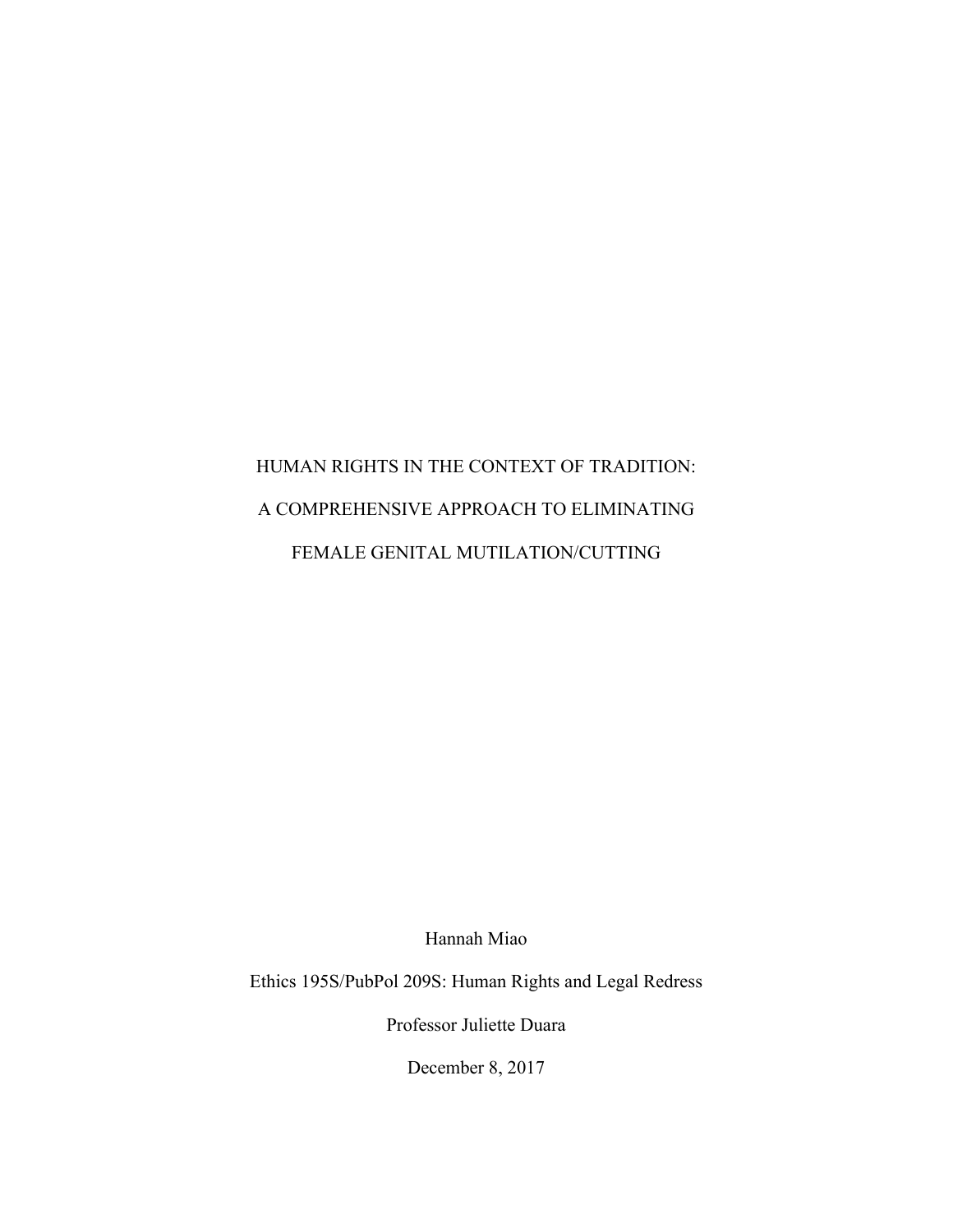#### ABSTRACT

Female genital mutilation/cutting (FGM/C) is a procedure involving partial or total removal of the external female genitalia and affects about 130 million women and girls worldwide. Deeply ingrained as a cultural practice for social, moral, and religious purposes, FGM/C has no known medical benefits but rather a myriad of severe short-term and long-term risks to physical, sexual, reproductive, and psychological health. Ending the practice of FGM/C is imperative due to its violations of internationally recognized and codified human rights to health, freedom from discrimination against women, and freedom from torture, yet the complex nature of FGM/C makes creating sustainable and respectful solutions incredibly challenging.

While many methods have been used to work toward elimination of the practice, most approaches only address the issue from a single tactic. Through evaluating the effectiveness of three different techniques using case studies of the Egyptian Penal Code, Tostan Community Empower Programs, and Centre for Development and Population Activities, this paper finds that while each method experiences varying successes and challenges, a three-tiered approach utilizing positive deviance, education, and legislation provides a uniquely comprehensive solution. The three methods work together rather than against each other through the cooperation of local communities and state government. With human rights as the focus of this multifaceted solution, ending FGM/C allows for the empowerment of women through recognizing their inherent rights to bodily autonomy and wellbeing.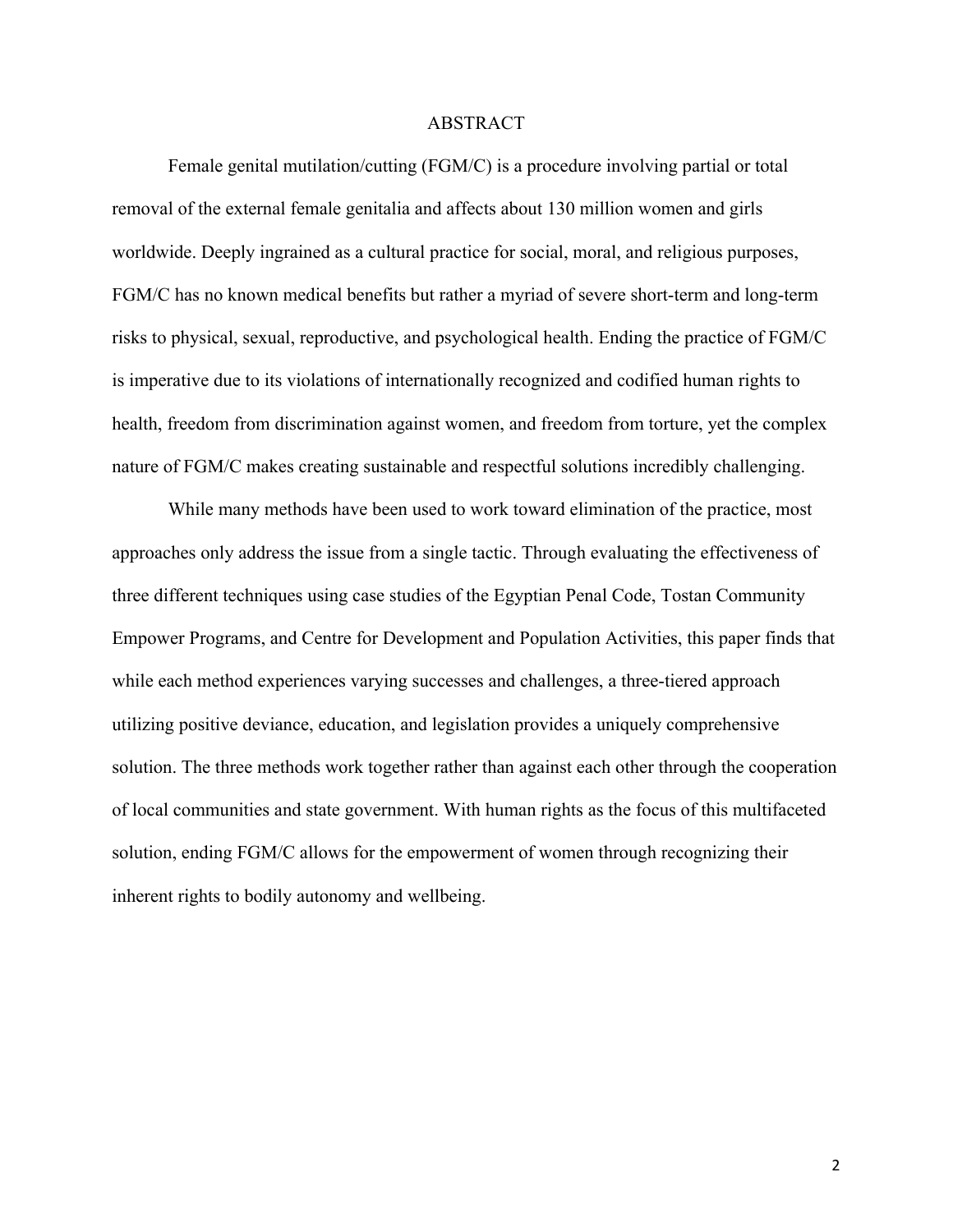# Table of Contents

| I.    | Introduction                                                    | $\overline{4}$ |
|-------|-----------------------------------------------------------------|----------------|
| II.   | Understanding FGM/C                                             | 5              |
|       | A. Reasoning and Causation of Practice                          | 5              |
|       | B. Importance of Prevention                                     | 7              |
| III.  | Legislation Approach                                            | 8              |
|       | A. Critiques and Successes of Legislative Approach              | 8              |
|       | B. Case Study: Egypt                                            | 9              |
| IV.   | <b>Education Programming Approach</b>                           | 11             |
|       | A. Critiques and Successes of Educational Approach              | 11             |
|       | B. Case Study: Tostan                                           | 12             |
| V.    | Positive Deviance Approach (PDA)                                | 14             |
|       | Critiques and Successes of PDA<br>a.                            | 14             |
|       | b. Case Study: Centre for Development and Population Activities | 14             |
| VI.   | Proposed Solution                                               | 16             |
| VII.  | Conclusion                                                      | 17             |
| VIII. | Bibliography                                                    | 18             |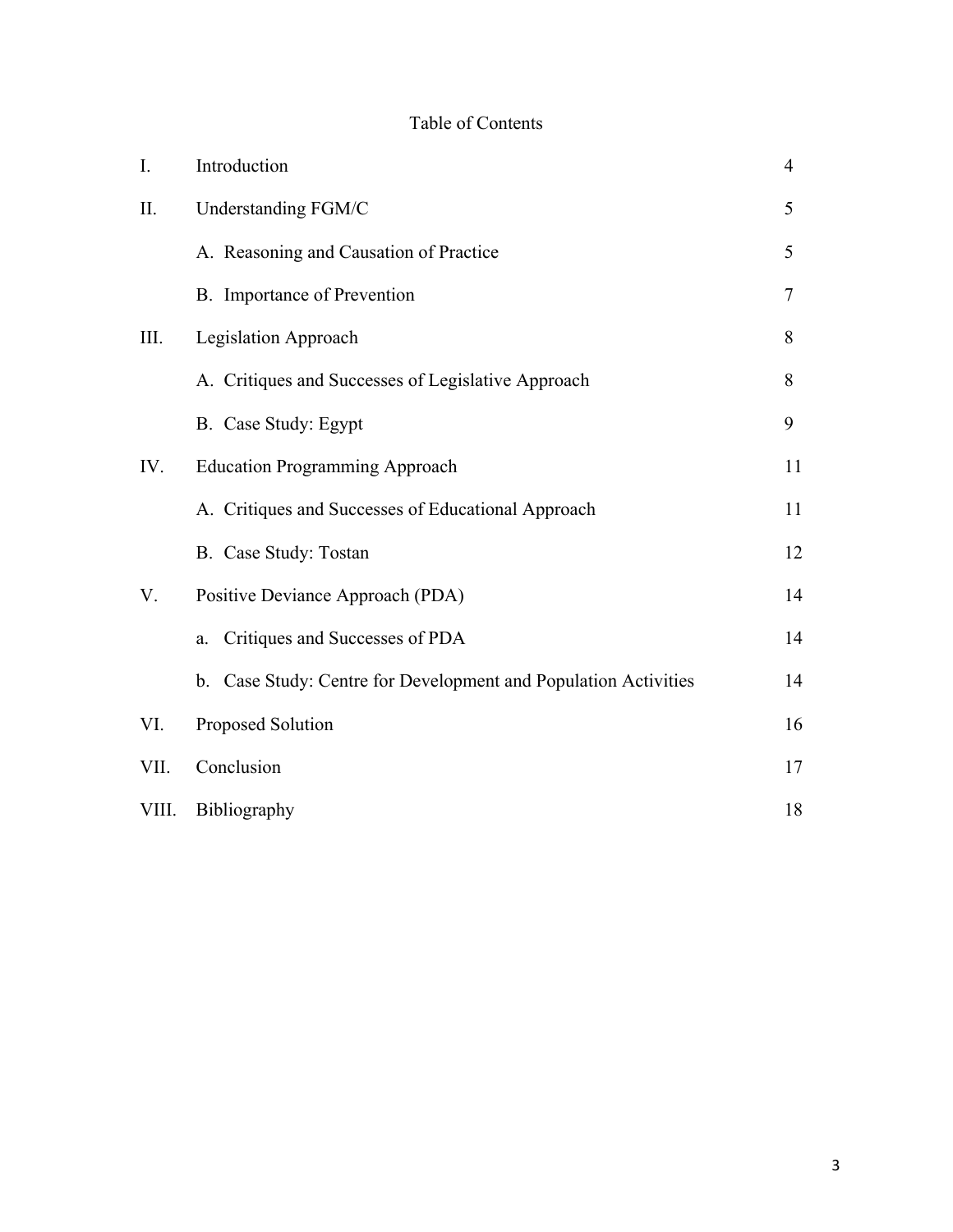## I. Introduction

According to the World Health Organization (WHO), female genital mutilation consists of "all procedures that involve partial or total removal of the external female genitalia, or other injury to the female genital organs for non-medical reasons."<sup>1</sup> The procedure varies widely, involving components of or combinations of partial or total removal of the clitoris, labia minora, or labia majora, the narrowing of the vaginal opening through the creation of a cover seal, or any other alteration of the female genitalia in a non-medical context.<sup>2</sup> The practice has no known health benefits but rather includes many varying and severe health consequences. For the purpose of identification, this article will adapt the hybrid term "female genital mutilation/cutting" (FGM/C), which both emphasizes the severity of the practice's effects on girls and women with the term "mutilation" while maintaining sensitivity and respect to practicing communities with the term "cutting."<sup>3</sup>

Around the world, about three million women and girls undergo FGM/C every year, and an estimated 130 million women worldwide have experienced the procedure.<sup>4</sup> FGM/C is largely concentrated in 29 countries in Africa and the Middle East, as well as many immigrant and migrant communities elsewhere in the world. $<sup>5</sup>$  The international community widely views</sup> FGM/C as a serious violation of universal international human rights standards such as the right to health, freedom from discrimination against women, freedom from torture, and the specific

<u> 1989 - Jan Stein Stein, fransk politiker (d. 1989)</u>

<sup>&</sup>lt;sup>1</sup> "Female genital mutilation," World Health Organization, last modified February 2017,

http://www.who.int/mediacentre/factsheets/fs241/en/

 $2$  WHO, "Female genital mutilation."

<sup>3</sup> *Female genital Mutilation/Cutting: A statistical overview and exploration of the dynamics of change* (New York: UNICEF, 2013).

<sup>&</sup>lt;sup>4</sup> "Changing a harmful social convention: Female genital Mutilation/Cutting." *Innocenti Digest* 12 (2005)<br><sup>5</sup> UNICEF, *Female genital Mutilation/Cutting: A statistical overview and exploration of the dynamics of change.*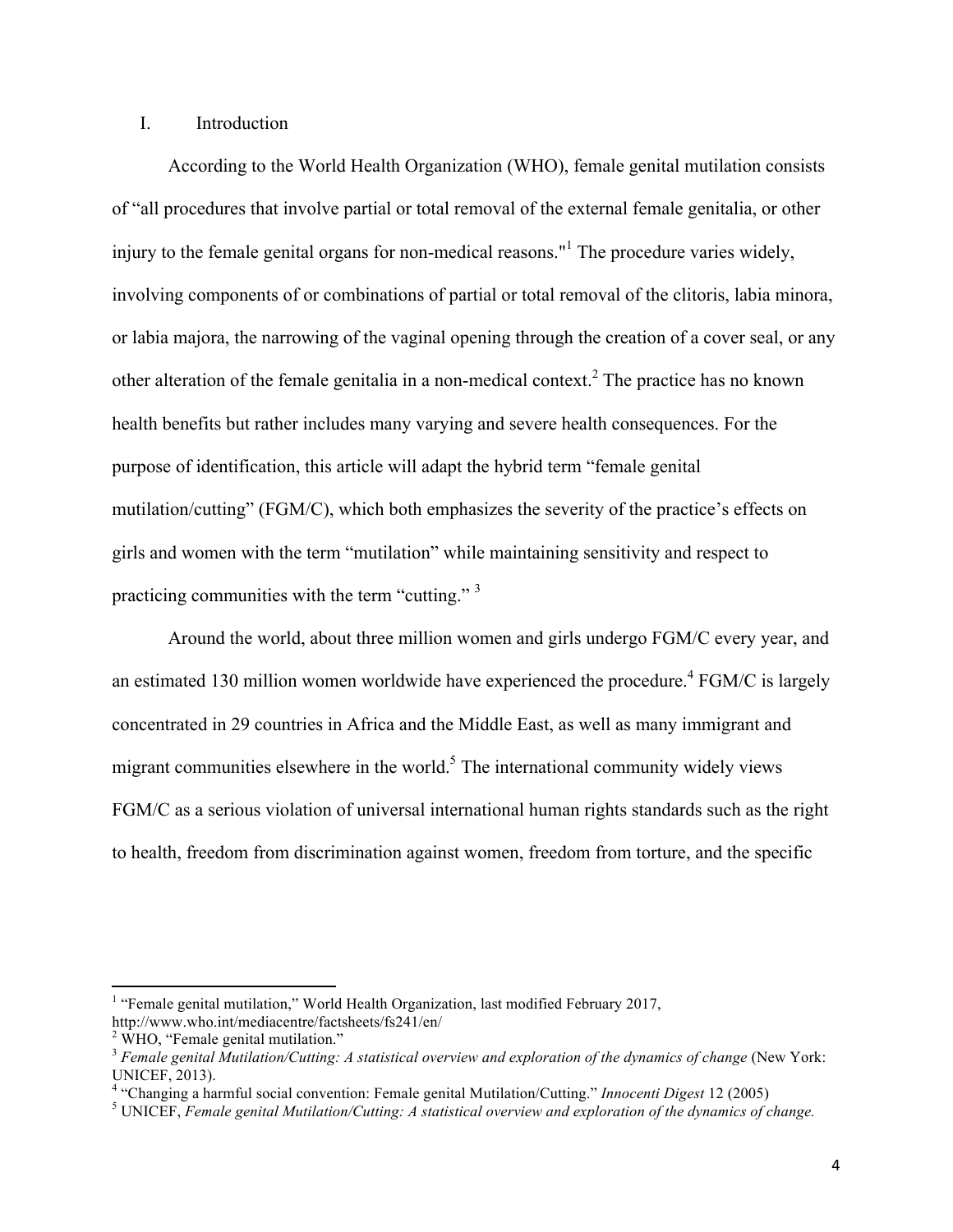right to health of children.<sup>6</sup> However, the procedure's implications are far more complex as FGM/C serves an important role in the societal functioning of women in practicing communities.

While UNICEF reports a steady decrease in prevalence over the past thirty years, the rate of decline does not sufficiently match the pace of population growth, thus suggesting a need for reevaluation of currently prevention strategies<sup>7</sup>. This paper examines the advantages and disadvantages of three approaches to ending FGM/C: legislation, educational programming, and a more recent development of positive deviance. Unlike other evaluations, I do not argue that the strategies compete with one another or that one strategy proves more effective than another, but rather that while each strategy experiences varying successes and challenges on their own, together, the complementary approaches form a collective solution for ending the practice of FGM/C.

II. Understanding FGM/C

<u> 1989 - Jan Stein Stein, fransk politiker (d. 1989)</u>

### A. Reasoning and Causation of Practice

Before evaluating potential approaches and solutions to prevent the practice of FGM/C, it is important to understand the cultural and social significance of the procedure to discover the motives driving the continuation of the practice. Mackie and LeJeune identify FGM/C as a social convention with a combination of "social norms enforced by positive sanctions for compliance or negative sanctions for noncompliance; religious norms commanded and enforced by God; and moral norms, enforced by internalized values of right or wrong."8

For many practicing communities, FGM/C is integral to attaining access to social privileges. As older women arrange and execute the practice for younger girls, the procedure

<sup>&</sup>lt;sup>6</sup> Mitchum, Preson D., "Slapping the hand of cultural relativism: Female genital mutilation, male dominance, and health as a human rights framework." William & Mary Journal of Women and the Law 19, no. 3 (2013)<br>
<sup>7</sup> Female genital mutilation/cutting: A global concern (New York: UNICEF, 2016).<br>
<sup>8</sup> Shell-Duncan, Bettina, Katherine Wan

to criminalizing female genital cutting in senegal." *Law & Society Review* 47, no. 4 (2013).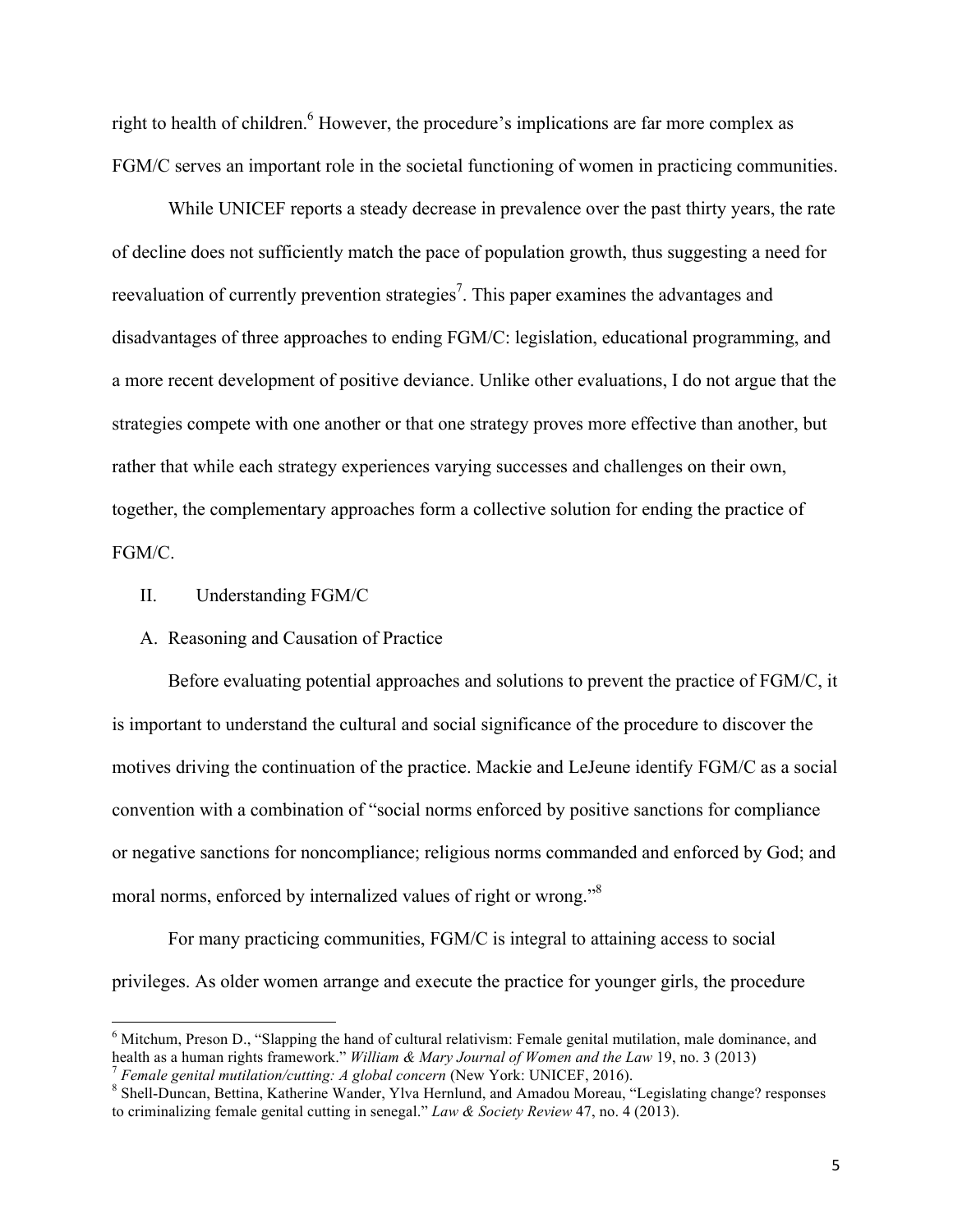marks a rite-of passage intended to "welcome young girls into womanhood and confer social acceptance or a sense of belonging."<sup>9</sup> Shell-Duncan explains that as a result of the procedure, "young women gain 'insider' status, and hence access to the social connections and social support of elder women."<sup>10</sup> Uncircumcised women, on the other hand, face ostracization and harassment from the majority circumcised women and lack access to the social benefits of their circumcised peers.11 FGM/C also marks moral and religious values including purity and cleanliness. Supporters of the procedure explain that the practice promotes moral values such as virginity prior to marriage and fidelity.<sup>12</sup> Thus, because FGM/C functions as a marker of marriageability, uncut women face challenges in finding partners, which compromises their future economic and social wellbeing. In addition, although no holy texts address FGM/C, many believers of Islam, Christianity, and Judaism believe that the procedure attains the purity needed for practicing those religions.<sup>13</sup> Others see FGM/C as creating cleanliness for childbirth and rearing.14 In each case, the sense of collective pressure to comply with community standards of lifestyle perpetuates the continuation of the practice. Given FGM/C's integral role in societal functioning, it is not enough for community members to individually reject the practice; rather, efforts to end the practice must encompass a collective communal choice to discontinue the procedure.

#### B. Importance of Prevention

<u> 1989 - Jan Stein Stein, fransk politiker (d. 1989)</u>

<sup>9</sup> Shell-Duncan, Wander, Hernlund and Moreau, "Legislating change? responses to criminalizing female genital cutting in Senegal."; Muteshi J, Sass J. Female Genital Mutilation in Africa: An Analysis of Current Abandonment Approaches. Nairobi: PATH; 2005.

<sup>&</sup>lt;sup>10</sup> Shell-Duncan, Wander, Hernlund and Moreau, "Legislating change? responses to criminalizing female genital cutting in Senegal."<br><sup>11</sup> Muteshi, Sass, *Female Genital Mutilation in Africa*.

<sup>&</sup>lt;sup>12</sup> Shell-Duncan, Wander, Hernlund and Moreau, "Legislating change?."<br><sup>13</sup> Shell-Duncan, Wander, Hernlund and Moreau, "Legislating change?."<br><sup>14</sup> Shell-Duncan, Wander, Hernlund and Moreau, "Legislating change?."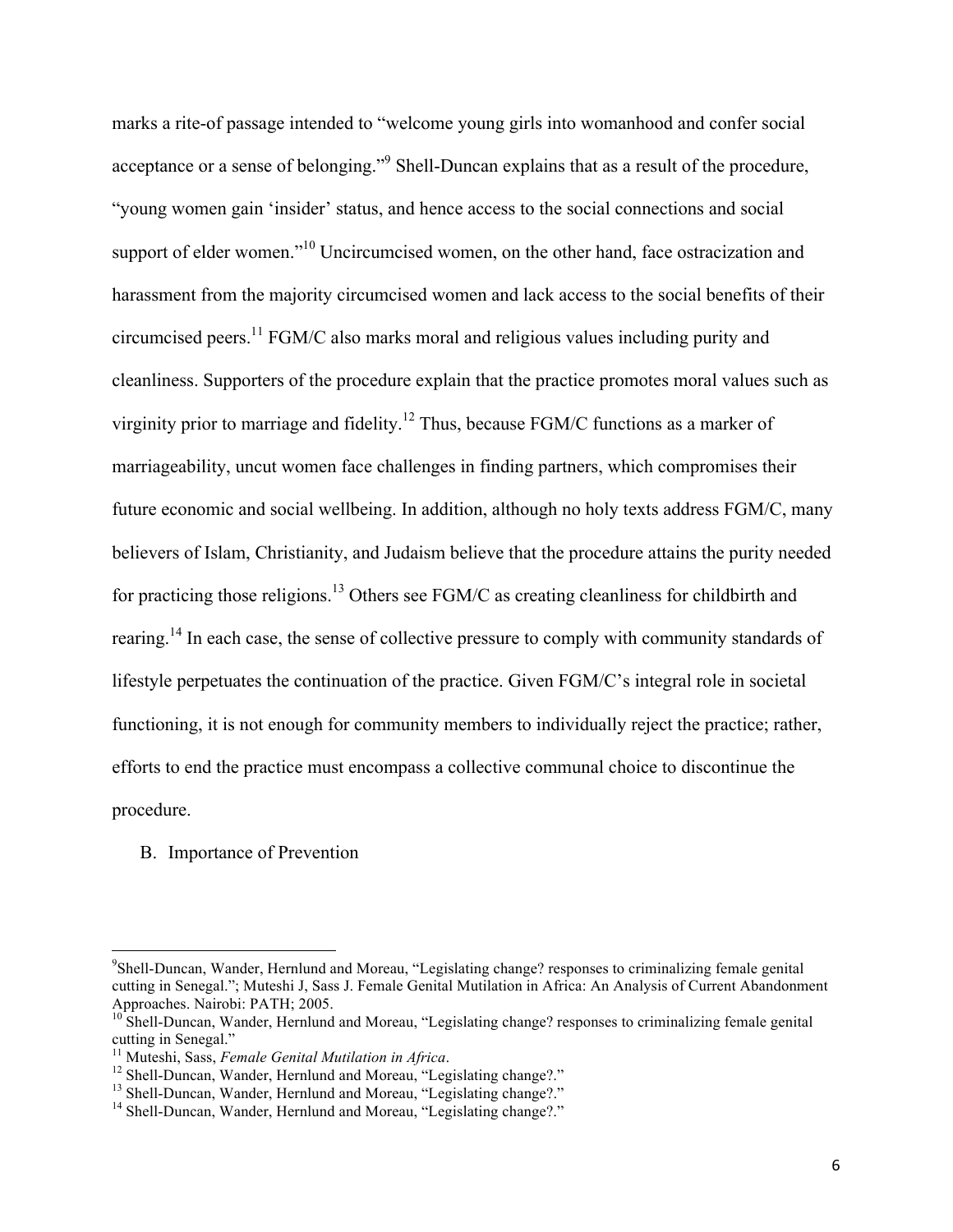While FGM/C has long-standing cultural roots, it is important to grasp the severity of its effects and implications in order to establish the necessity of ending the practice. Immediate health risks of FGM/C include hemorrhage, pain, shock, swelling of the genital tissue, infection, urination difficulties, wound healing problems, and even death due to severe loss of blood or infection. Sexually, FGM/C can cause pain during intercourse, decreased sexual desire, and decreased sexual pleasure. The procedure may also lead to psychological risks such as depression, anxiety, and post-traumatic stress disorder. In the long run, FGM/C causes permanent health issues such as genital tissue damage and pain, menstrual problems, reproductive tract infections, chronic genital infections, and long-term infection and pain in urination. <sup>15</sup> FGM/C also significantly increases medical risks during childbirth, as death rates of babies during and immediately after birth increases between 15-55% for mothers who have undergone  $FGM/C$ , depending on the type of cutting.<sup>16</sup>

With these health risks in mind, the implications of FGM demonstrate clear violations of international human rights standards, especially regarding women and children. Although the declaration lacks specific reference to the practice, FGM/C violates Article 25 of the Universal Declaration of Human Rights under the right to health and well-being. In terms of codified treaties and conventions, FGM/C as a gendered practice constitutes discrimination against women as prohibited in the Convention on the Elimination of All Forms of Discrimination against Women, constitutes torture as prohibited in the Convention against Torture and Other Cruel, Inhuman, or Degrading Treatment or Punishment, and as many girls who undergo FGM/C

<sup>&</sup>lt;sup>15</sup> WHO guidelines on the management of health complications from female genital mutilation. (Geneva: WHO, 2016).

<sup>16</sup> WHO, *Eliminating female genital mutilation: An interagency statement.*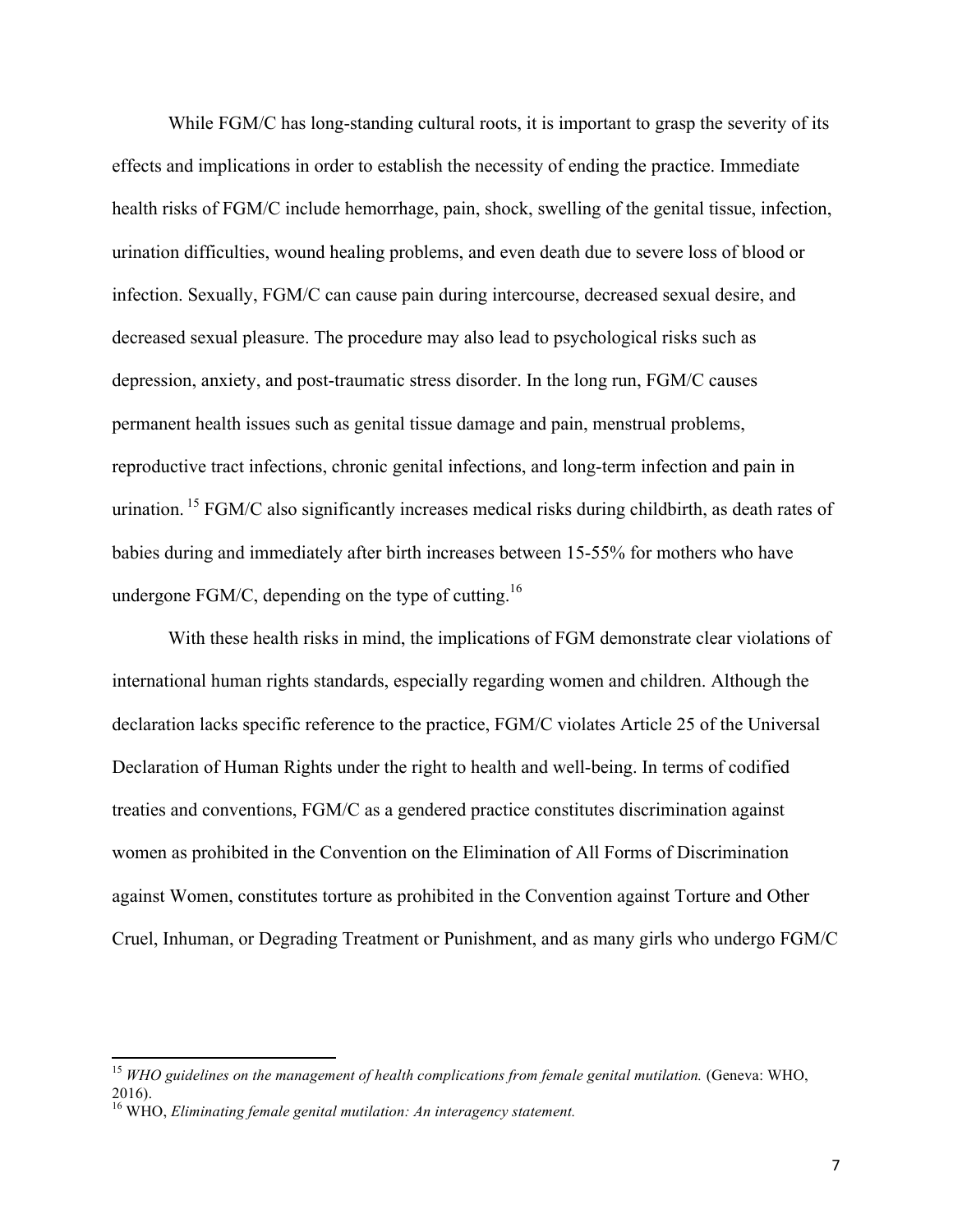are minors, constitutes a violation of the health and protection of children as prohibited in the Convention on the Rights of the Child.<sup>17</sup>

In order to achieve the empowerment of women through eliminating FGM/C, discussions on elimination approaches should center on the realization of women's inherent rights, as such a framework encourages autonomy and self-actualization, rather than a simple prevention of health risks. Approaches that only address health risks lead to medicalization of the practice, in which the procedure is carried out by a doctor. Though medicalization gives the illusion of a safer practice, the practice still maintains no health benefits, incurs the same long-term complications, and hinders the global movement to end FGM/C.

III. Legislative Approach

<u> 1989 - Jan Stein Stein, fransk politiker (d. 1989)</u>

A. Critiques and Successes of Legislative Approach

While 26 countries in Africa and the Middle East currently have laws against  $FGM/C$ , <sup>18</sup> many believe criminalization of FGM/C is ineffective as it contradicts social norms and criminalizes vulnerable populations. Due to the strength of the social, moral, and religious norms as described in Section II, prohibitive legislation often leads to resistance rather than a decline in the practice. The imperial history and nature of the anti-FGM/C movement heightens this opposition.<sup>19</sup> In addition, by criminalizing those who carry out FGM/C, legislation primarily punishes average women, as "women are the organizers, the champions, and staunch defenders of these practices"20. By unintentionally targeting women who see FGM/C as a way to provide a

<sup>&</sup>lt;sup>17</sup> UNICEF, *Female genital Mutilation/Cutting: A statistical overview and exploration of the dynamics of change.*<br><sup>18</sup> WHO, "Female genital mutilation."<br><sup>19</sup> Muteshi and Sass, *Female Genital Mutilation in Africa: An An* 

practice of female genital cutting in senegambia: Testing predictions of social convention theory" *Social Science & Medicine* 73 no. 8 (2011).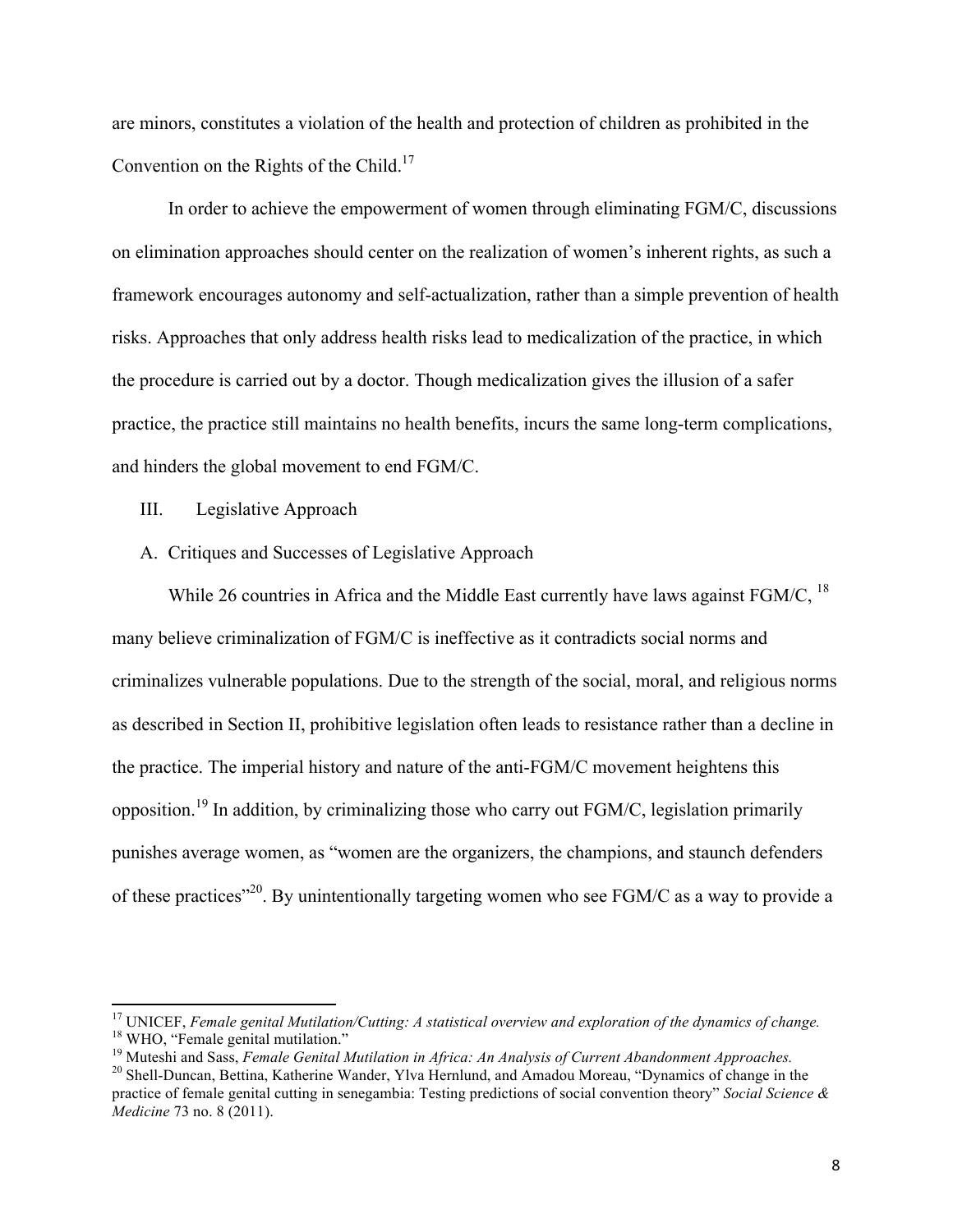sustainable future for their daughters or granddaughters, legislation may miss the importance of addressing the greater social climate that causes FGM/C.

On the other hand, legislation can be viewed as a symbolic affirmation of a country's dedication to protecting the rights of women as well as raise awareness for the elimination of FGM/C.<sup>21</sup> State-level laws also provide a favorable framework for local community initiatives to support women in ending the practice. When brought about through human rights context, legislation can be transformative, as it "strengthen(s) the capacity of duty bearers to meet their obligations (protecting, respecting and fulfilling human rights); and empower(s) citizens – including women and children – to articulate their priorities and claim their rights.<sup>"22</sup> Under this premise, legislation can serve as a representation of their commitment to creating an environment where the protection of women through elimination of FGM/C is possible.

B. Case Study: Egypt

 

Legislation in Egypt banning the practice of FGM/C provides a model to evaluate the strengths and weaknesses of the legislative approach to ending FGM/C. Egypt has one of the highest rates of FGM/C in Africa, with 87% of girls and women from ages 15-49 having undergone the procedure.<sup>23</sup> Though the Minister of Health has decreed legislative efforts to prohibit FGM/C since 1959, such proclamations were ineffective as they focused primarily on health risks of the practice, which led to increased medicalization of  $FGM/C<sup>24</sup>$  However, in

<sup>&</sup>lt;sup>21</sup> Shell-Duncan, Wander, Hernlund and Moreau, "Legislating change? responses to criminalizing female genital cutting in Senegal."

<sup>&</sup>lt;sup>22</sup> Legislative Reform to Support the Abandonment of Female Genital Mutilation/Cutting, (New York: UNICEF, 2010).<br><sup>23</sup> Egypt: Statistical profile on female genital Mutilation/Cutting, (New York: UNICEF, 2016).

<sup>&</sup>lt;sup>24</sup> Moore, Kirsten, Kate Randolph, Nahid Toubia, and Elizabeth Kirberger. "The Synergistic Relationship between Health and Human Rights: A Case Study Using Female Genital Mutilation." *Health and Human Rights* 2, no. 2 (1997): 137-46.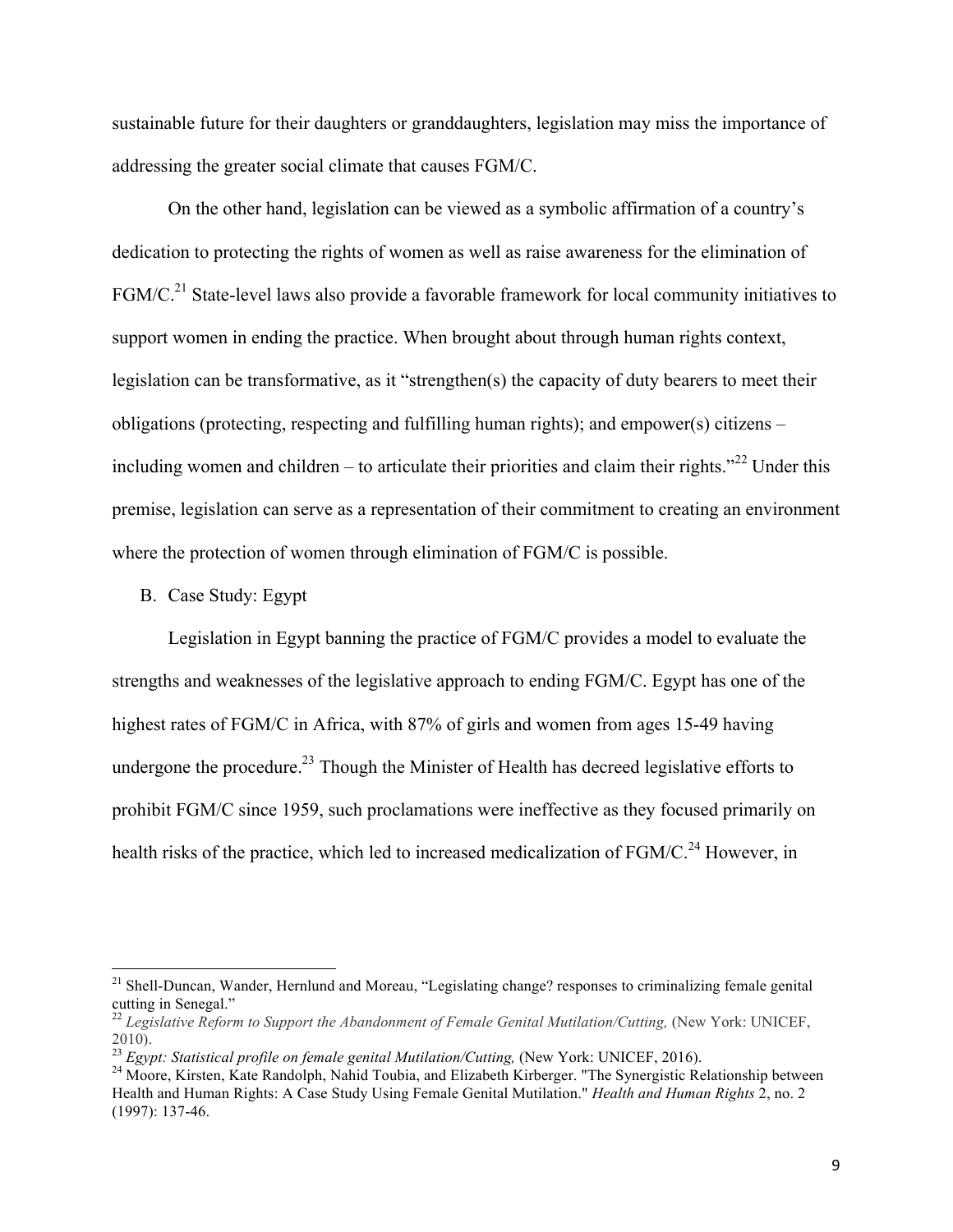2008, the Egyptian Parliament passed legislation formally criminalizing the act by amending the Penal Code to include explicit reference against FGM/C as an aspect of bodily harm.<sup>25</sup>

To evaluate the effectiveness of the 2008 legislation in effecting a change in the prevalence and support for FGM/C, the 2008 and 2014 Demographic and Health Surveys provide evidence. Since the enactment of the ban against FGM/C, the percentage of FGM/C among adolescent women between the ages of 15 to 19 years dropped significantly from 94% in 2008 to 88% in 2014. In addition, the percentage of women with positive views regarding FGM/C decreased from 62% in 2008 to 58% in 2014.<sup>26</sup> While the extent to which the 2008 legislation directly caused this decline is unclear, the data shows clear correlation and can interpreted as relative success in the intended effects of the legislation.

The community-based and human rights-based approach in which Egypt enacted this legislation explains its effectiveness. According to a study by UNICEF, numerous measures preceded the enactment of the legislation, including:

> sensitising the public about the harmful effects of FGM/C, using a rights-based approach [that] covered medical, religious and legal perspectives and resulted in public commitment against FGM/C, expressed through more than 50 public declarations…establishing groups of community volunteers to address FGM/C and raise awareness…capacity building and empowerment of the local community…a Child Helpline for reporting FGM/C cases and providing referrals for counselling services.<sup>27</sup>

 $^{25}$  Law no. 12 of 1996 Promulgating the Egypt Child Law Amended by Law no. 126 of 2008, (2008)

<sup>&</sup>lt;sup>26</sup> Alkhalaileh, Duna, Sarah R. Hayford, Alison H. Norris, and Maria F. Gallo, "Prevalence and attitudes on female genital mutilation/cutting in egypt since criminalisation in 2008." *Culture, Health & Sexuality*, (2017): 1-10. <sup>27</sup> UNICEF, *Legislative Reform to Support the Abandonment of Female Genital Mutilation/Cutting.*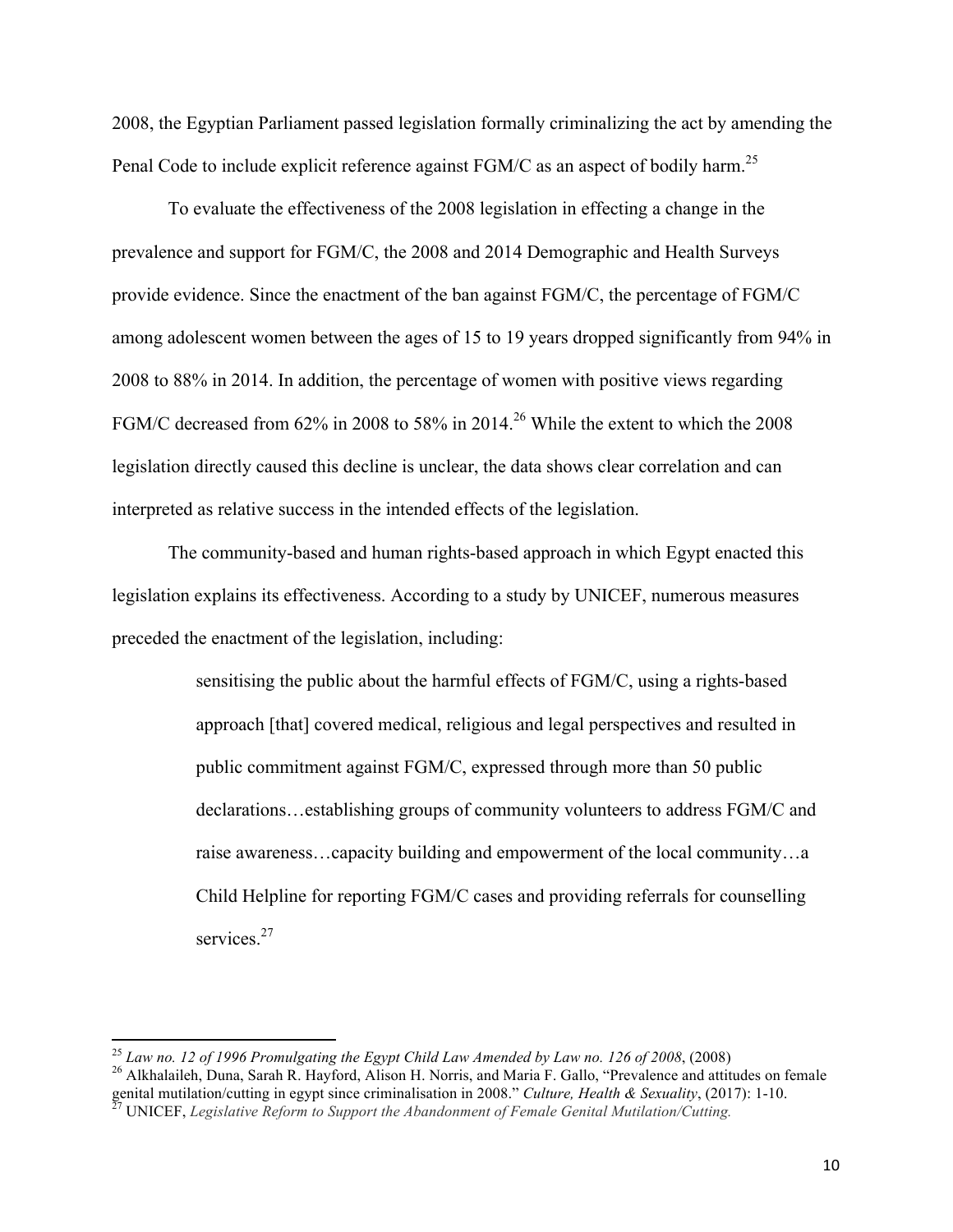Thus, when conducted in a specific manner that is motivated by a dedication to the commitment of human rights, involves participation of local communities, and provides resources for women and girls who have already been affected by the procedure, legislation can achieve its intended effects of decreasing the prevalence of FGM/C. Although legislation in Egypt has proven to have significant success, the extremely high prevalence of FGM/C that persists shows that legislation alone cannot completely solve the issue.

- IV. Education Programming Approach
- A. Critiques and Successes of Educational Approach

Early efforts to prevent FGM/C through education proved largely unsuccessful, as their focus on health education did not address the human rights implications of the practice. During the late 1970s, advocates began to utilize a health education approach for ending FGM/C and in 1982, the WHO endorsed the topic as a major health concern, assuming that once people became informed about the negative health consequences of the practice, they would stop practicing<sup>28</sup>. In countries such as Egypt, Ethiopia, Kenya, Nigeria, and Sudan, health education programing consistently led to medicalization of  $FGM/C<sup>29</sup>$ . Due to the greater societal consequences of renouncing the procedure, rather than giving up the practice completely, individuals believed they could evade short-term health complications by utilizing a medical professional rather than traditional methods $30$ .

However, education programming can prove to be highly successful when based in grassroots advocacy with a curriculum centered on human rights, empowering communities to collectively work toward supporting women and girls. As Kirsten Moore writes, "Community

<u> 1989 - Jan Stein Stein, fransk politiker (d. 1989)</u>

<sup>28</sup> Kay Young McChesney, "Successful Approaches to Ending Female Genital Cutting," *The Journal of Sociology & Social Welfare* 42, no. 1 (2015).<br><sup>29</sup> Young McChesney, "Successful Approaches."<br><sup>30</sup> Mitchum, "Slapping the hand of cultural relativism."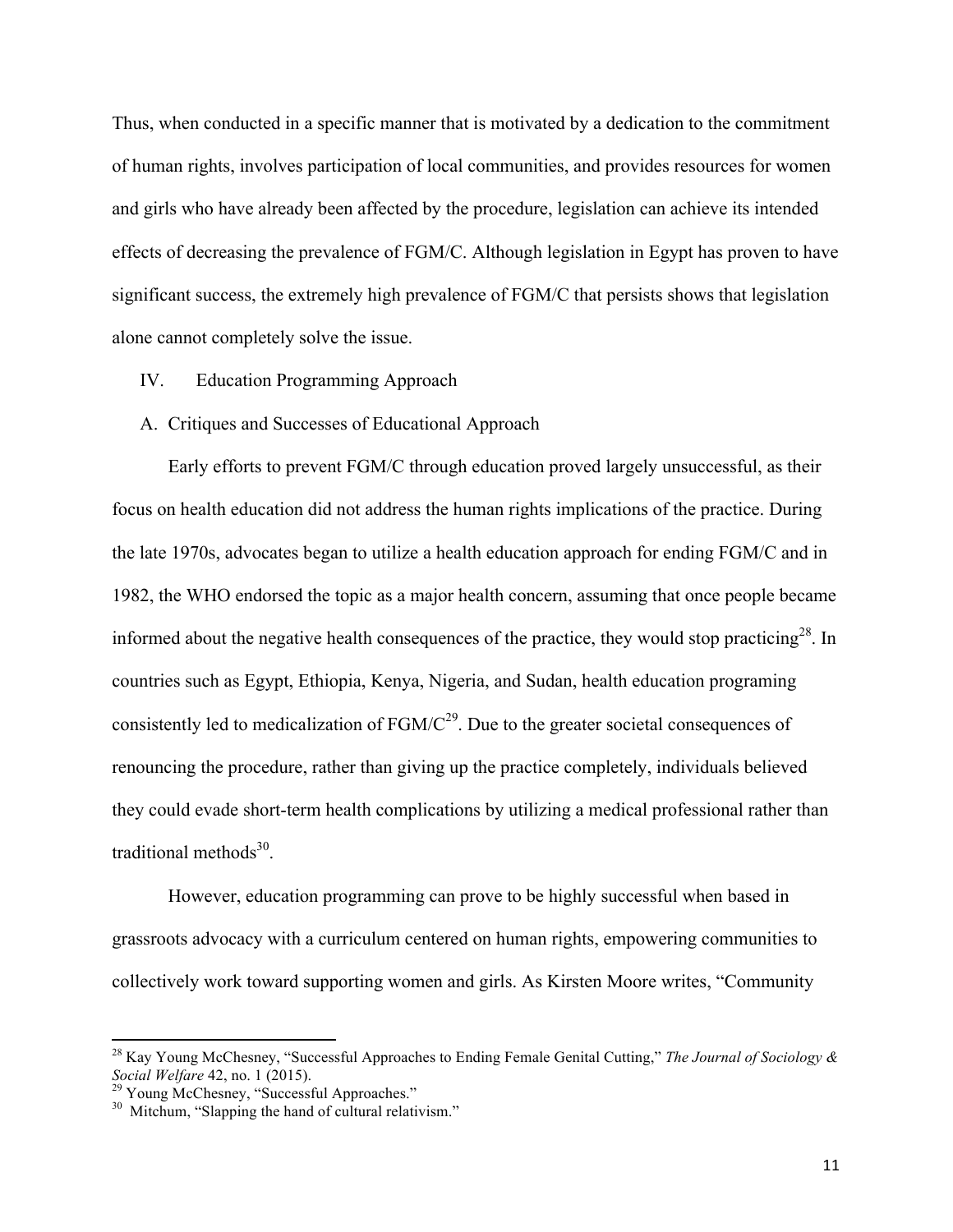education about women's human rights in general and health rights in particular is needed to help women recognize their rights and challenge or expand their perception of their own entitlements."<sup>31</sup> Comprehensive educational approaches inform communities of political and legal rights, health care, and equality, helping people recognize their capabilities, identify alternatives, and build consensus about collective community change<sup>32</sup>.

B. Case Study: Tostan

Tostan, meaning "breakthrough" in the West African language of Wolof, is an organization which works with rural communities in Africa to bring about sustainable development and social change, under the mission of "dignity for all"<sup>33</sup>. Their hallmark Community Empower Programs have been applauded for their transformative work in changing community perceptions of FGM/C and other gender issues. Tostan began with the intentions of teaching rural women problem-solving skills and addressing literacy, but after increased demand and interest from participants, they designed a new interactive curriculum that included democracy, human rights, and women's health. The first participants in Malicounda Bambara, Senegal in 1997 decided as a community to make ending FGM/C a priority, coming to a consensus to collectively abandon the practice. Presently, Tostan operates as a "holistic, human rights-based program of non-formal education," continuing to empower communities to create sustainable social change. $34$ 

Since the program's inception in 1997, upwards of 5,500 villages in Senegal and 1000 villages in Guinea, Burkina Faso, and other countries in West Africa have declared their

<sup>&</sup>lt;sup>31</sup> Moore, Randolph, Toubia, and Kirberger. "The Synergistic Relationship between Health and Human Rights."

<sup>&</sup>lt;sup>32</sup> Muteshi and Sass, *Female Genital Mutilation in Africa*.<br><sup>33</sup> "Mission & History," Tostan International, accessed December 08, 2017, http://www.tostan.org/about-us/missionhistory/.

 $34$  Diane Gillespie & Molly Melching, "The Transformative Power of Democracy and Human Rights in Nonformal Education: The Case of Tostan," *Adult Education Quarterly - ADULT EDUC QUART*. 60 (2010): 477-498.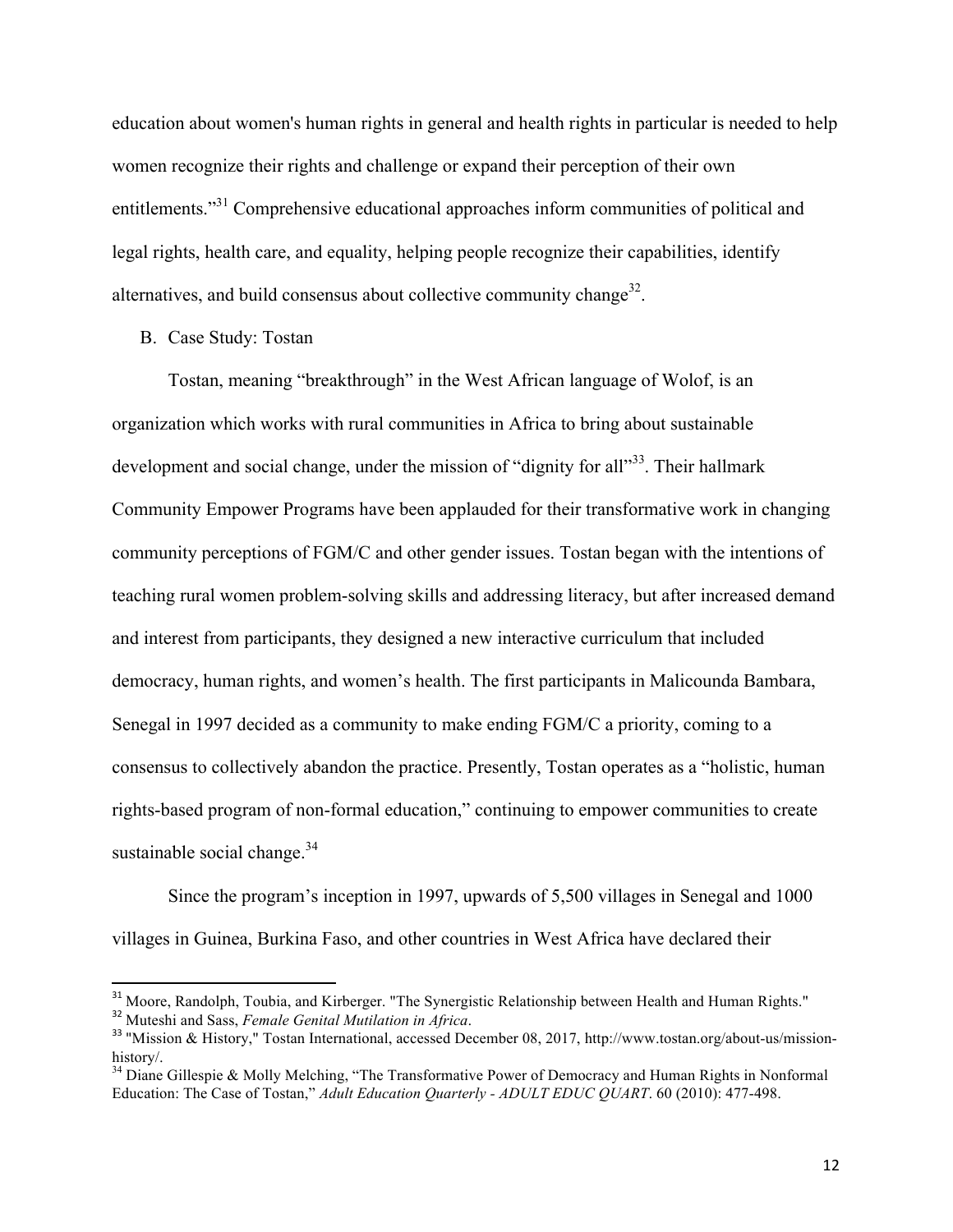commitment to abandoning  $FGM/C<sup>35</sup> Tostan's Community Empower Programs have initiated$ important dialogue within communities about gender equality and providing socioeconomic pathways for women, challenging previous cultural mindsets and norms. Though ending FGM/C was never the original mission of Tostan, the topic has become one of high importance for participating communities, and Tostan has ignited a greater social movement in Senegal and other African countries.

Tostan's success lies in their culturally aware, community-centered, human rights-based approach to education. Programs are led by facilitators who live in the village, teach in the village's language, and nearly always identify with the same ethnic group as participants.<sup>36</sup> Thus, leadership comes from within the community rather than from imposing outside sources. In order to resonate most with community members, their human rights curriculum is presented in "images, symbols, narratives, and religious or secular language that resonate with the local community."37 If executed successfully, transformative human rights education "builds a positive vision of girls and women in society and allows for a discussion of better alternatives to fulfil the moral norm of 'doing the best for their children.'"<sup>38</sup> Tostan's programs do not criticize or blame villages for carrying out FGM/C, but rather encourage dialogue and allow the community itself to decide what actions are best for their development. When women understand that there are other options for their daughters besides FGM/C, communities examine their collective accountability in maintaining the cyclic nature of the procedure. As a result, many villages decide to publicly declare their commitment to ending the practice. While public declarations

<u> 1989 - Johann Stein, markin film yn y breninn y breninn y breninn y breninn y breninn y breninn y breninn y b</u>

<sup>&</sup>lt;sup>35</sup> Young McChesney, "Successful Approaches."  $\frac{36}{10}$  Gillespie & Melching, "The Transformative Power."

 $37$  Gillespie & Melching, "The Transformative Power."

<sup>&</sup>lt;sup>38</sup> Progress for Children: A Report Card on Child Protection, report no. 8 (New York: UNICEF, 2009).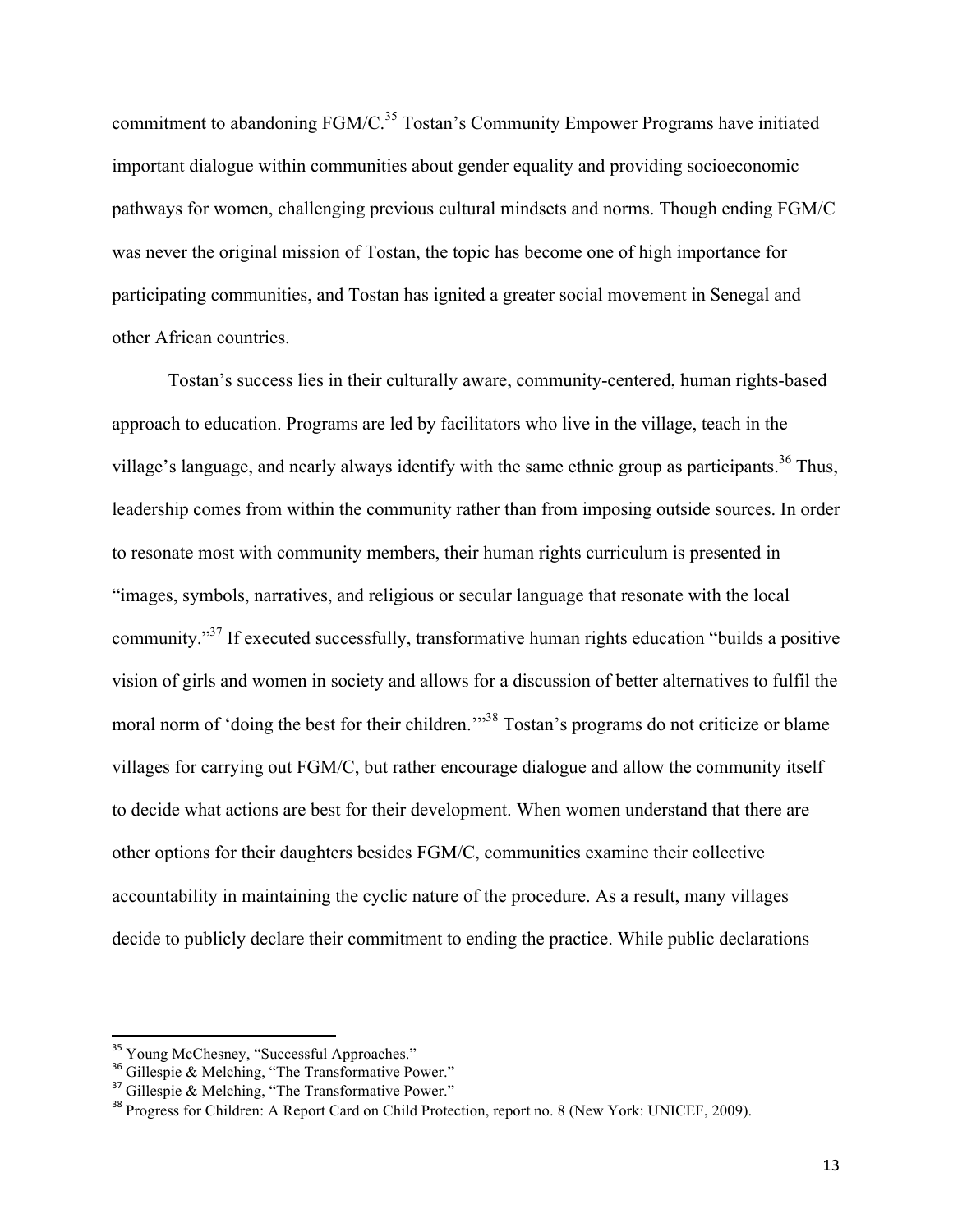carry significant weight, additional future monitoring is necessary to confirm that declarations result in extensive abandonment of FGM/C.

- V. Positive Deviance Approach (PDA)
- A. Critiques and Successes of PDA

The Positive Deviance Approach, or PDA, identifies individuals within a community who have challenged social standards of FGM/C and have experienced positive outcomes as a result. These individuals can include family members who decided to not circumcise their daughters, women who have not undergone the procedure, men who chose to marry an uncircumcised woman, and community and religious leaders who oppose the practice, and they serve as advocates for fellow community members to join them in abandoning FGM/C. The approach faces some challenges when applied to FGM/C because the practice is not only profoundly ingrained in society but also largely seen in a desirable light. Thus, identifying deviants carries significant risks. One must consider the unintended consequences of PDA, including potential repercussions for deviant individuals and families if their identities were to be revealed to their community<sup>39</sup>.

However, the premise of PDA encourages leadership and solutions from within each village. This approach truly "can be carried out only by the community and for the community."40 Not only do deviants constitute a wide variety of community members, they also draw support from allies within local leadership. Thus, PDA allows for direct and engaged community involvement as a means of addressing the issue of FGM/C.

B. Case Study: Centre for Development and Population Activities (CEDPA)

<sup>&</sup>lt;sup>39</sup> Richard T. Pascale, Jerry Sternin, and Monique Sternin, *The Power of Positive Deviance: How Unlikely Innovators Solve the World's Toughest Problems (Boston, MA: Harvard Business Press, 2010), 58-59.* <sup>40</sup> Asma Mohamed Abdel Halim, "From Bagadadji to Abu Hashim: New Approaches to Combat Female

Circumcision," *Review of African Political Economy* 34, no. 114 (2007): 719-25.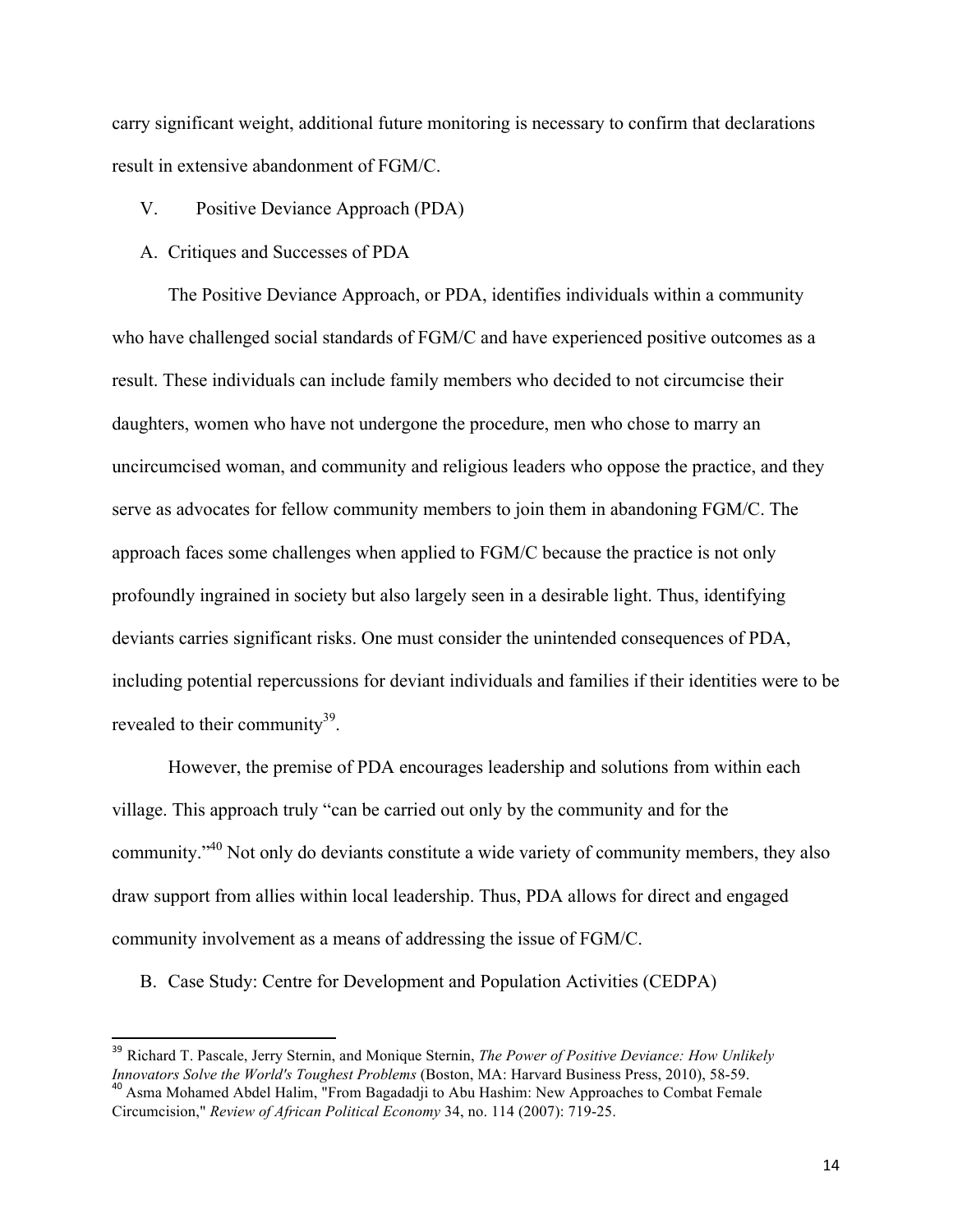The application of PDA to FGM/C elimination approaches was spearheaded by the Centre for Development and Population Activities in Egypt in 1998 in conjunction with several  $\log_{10}$  NGOs<sup>41</sup>. After successfully identifying several positive deviants within communities, the CEDPA interviewed role models to understand key information such as why the positive deviants decided to discontinue the practice. Their responses provided invaluable knowledge of cultural factors surrounding FGM/C, the difficulties in deciding to abandon the practice, and the benefits of doing so. Leaders of local NGOs then applied this knowledge to their respective community engagement programs. Positive deviant role models also spoke to parents of 1,033 girls at risk of being cut over the course of 2,607 visits from 1998 to 2001, engaging in eyeopening dialogue that revealed alternatives to continuing the practice of  $FGM/C<sub>1</sub><sup>42</sup>$ 

Not only did the use of PDA spark community conversations regarding rights-based gender equality and its relation to ending FGM/C, the results show significant success in effecting considerable change. After visits with positive deviant role models, 73% of families publicly declared they would no longer have their daughters undergo the procedure<sup>43</sup>. As CEDPA also utilizes community-level groups to track the progress of at-risk girls, their continued engagement with families showed that 88% of families who had publicly declared to not circumcise their daughters followed through with their promise.<sup>44</sup>

By understanding that the best solutions for ending FGM/C do not come from the outside but rather already exist within a community, PDA allows villages to recognize that FGM/C is not necessary in order to function as a member of their society. Opening discussion on formerly

<u> 1989 - Johann Stein, markin film yn y breninn y breninn y breninn y breninn y breninn y breninn y breninn y b</u>

<sup>41</sup> McCloud, Pamela A., Aly Shahira, and Sarah Goltz. *Promoting FGM Abandonment in Egypt: Introduction of Positive Deviance*. Report. Washington D.C.: Centre for Development and Population Activities, 2003. <sup>42</sup> Muteshi and Sass, *Female Genital Mutilation in Africa*.

<sup>43</sup> Muteshi and Sass, *Female Genital Mutilation in Africa*.

<sup>44</sup> Kathrin Tegenfeldt, *Mobilizing Communities to Abandon FGM: Lessons from Egypt*, report (Washington D.C.: Centre for Development and Population Activities, 2007).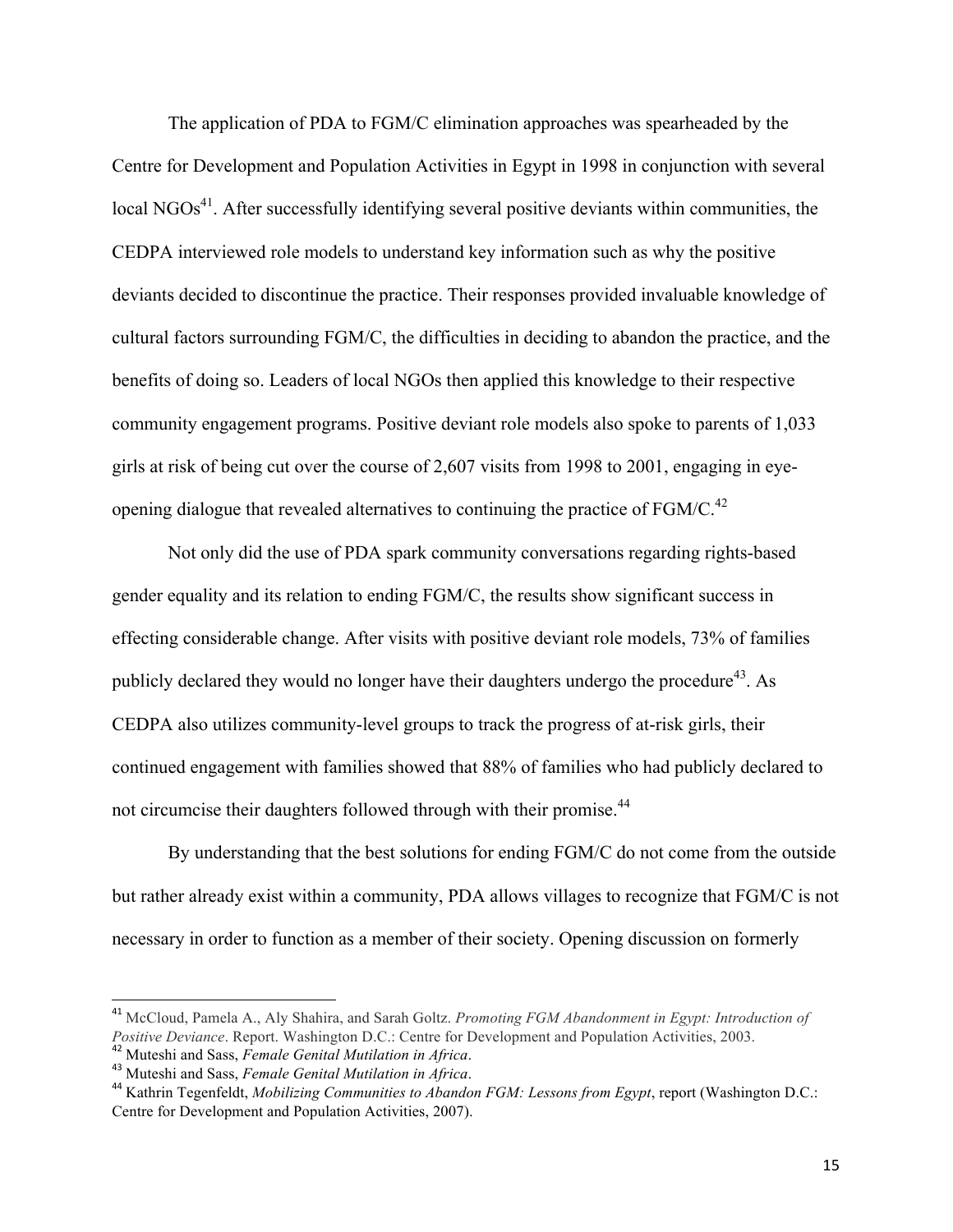private topics in a culturally acceptable manner gives voice to women to speak more freely on issues which affect them the most.<sup>45</sup> Utilizing members within the community as the basis of elimination efforts, PDA makes groups as a whole more invested in finding an end to FGM/C. PDA does not constitute a complete solution, but rather a method that can prove incredibly effective when coupled with other socially mobilizing community initiatives.

#### VI. Proposed Solution

As seen from the accomplishments and shortcomings of the aforementioned three approaches to ending FGM/C, no single method functions effectively on its own in successfully eliminating the practice. Community-based local action through PDA and educational programming, though incredibly effective in engaging individuals in important and transformative dialogue regarding women's rights, does not function without "active commitment of governments to support the abandonment of FGM through policies, laws, and resources."46 In the same way, legislation against FGM/C at a national level "will be unsuccessful as long as local institutions do not support it."<sup>47</sup> Given FGM/C's integral role in the societal functioning of women in practicing villages, solutions should fully resonate with communities to create long-lasting, sustainable change. Efforts to end FGM/C must be led by local community members and leaders, rooted in human rights and empowerment, agreed upon collectively as a village, and supported by state policies and resources.

I propose a three-tiered approach to ending the practice of FGM/C centered on the symbiotic relationship of PDA, community-based human rights education, and supportive legislation in creating a comprehensive solution to the issue. The three approaches each provide key characteristics of a successful method of eliminating FGM/C. Positive deviance approach

<u> 1989 - Johann Stein, markin film yn y breninn y breninn y breninn y breninn y breninn y breninn y breninn y b</u>

<sup>45</sup> Muteshi and Sass, *Female Genital Mutilation in Africa*.

<sup>46</sup> Muteshi and Sass, *Female Genital Mutilation in Africa*.

<sup>47</sup> Young McChesney, "Successful Approaches."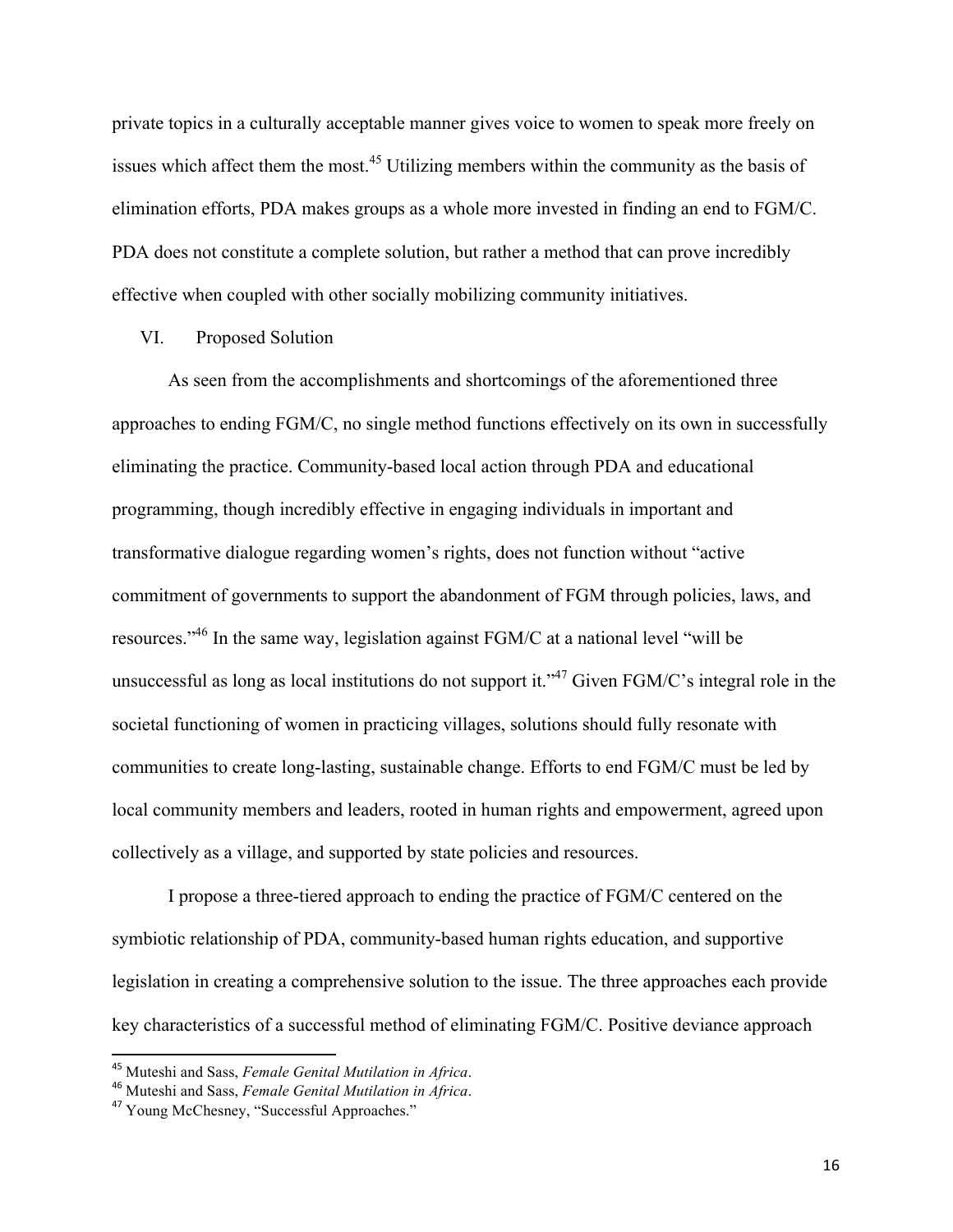utilizes resources already in place in each village, allowing local leadership to initiate conversations about FGM/C, its human rights implications, and alternatives to the practice. From there, community-based education initiatives engage entire communities, using culturally relevant methods to empower women through human rights education, thus leading villages to collectively renounce the practice. As support for elimination grows at the local level, grass roots, democratic movements bring FGM/C to the forefront of national legislation, providing a policy framework that allows for continued efforts to stop the practice. Together, a three-tiered approach places local communities at the center of women's rights discussions, supported by ground-up legislation that reaffirms a state's commitment to the global movement to end FGM/C.

#### VII. Conclusion

FGM/C perpetuates a cycle of serious human rights violations for women and girls, severely inhibiting their liberty and bodily autonomy. While significant progress has already been made in the effort to end FGM/C, a new multidimensional approach must be utilized in order to create a long-term, effective solution to the issue. Understanding the deeply ingrained social constructs that perpetuate the practice, a comprehensive three-tiered solution utilizing PDA, education, and legislation successfully targets the elimination of FGM/C by maintaining a focus of human rights. By enabling women to recognize their inherent rights and supporting them through community and governmental frameworks, a multifaceted solution to ending FGM/C plays an integral role in establishing gender equality and the empowerment of women.

### Bibliography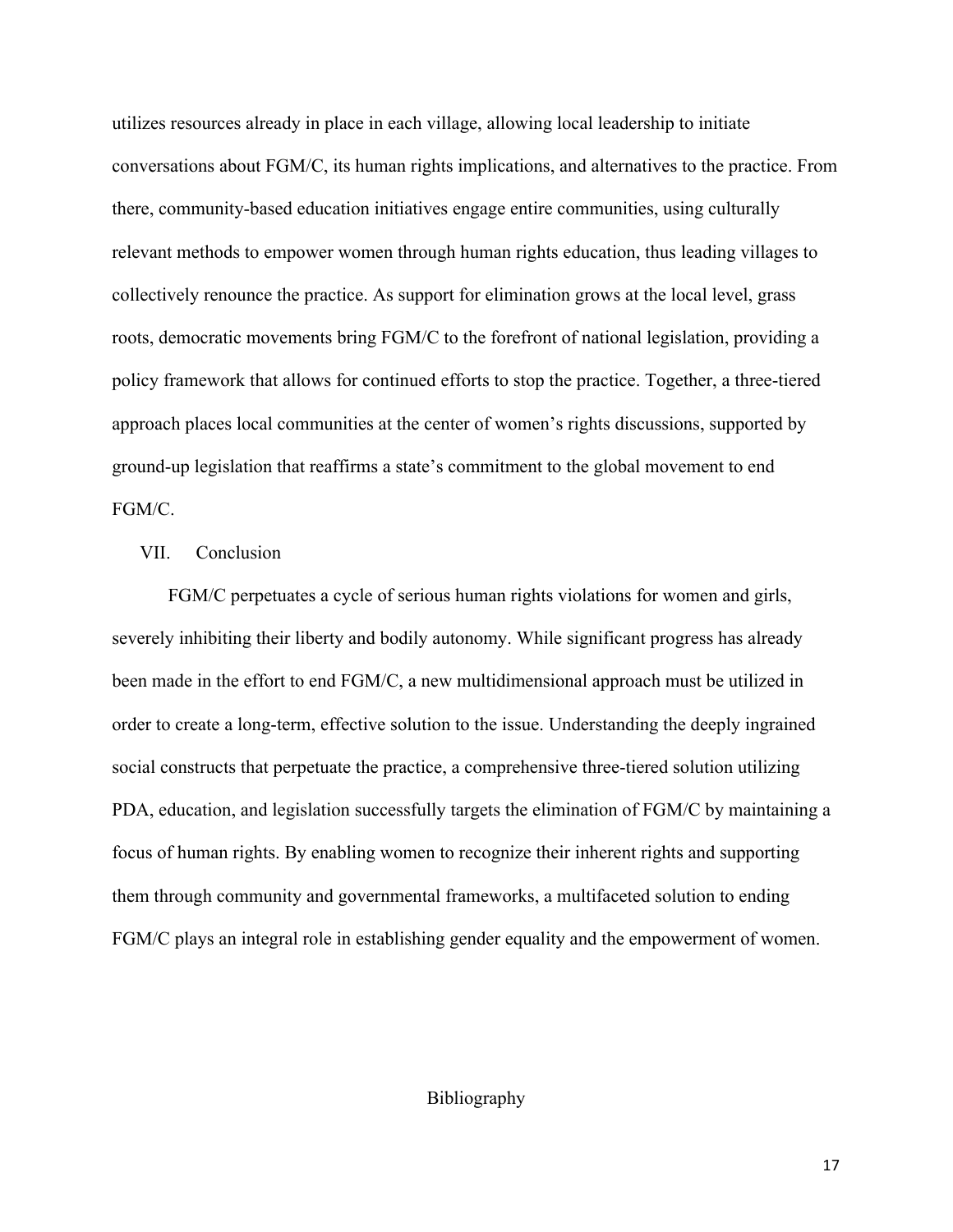- Alkhalaileh, Duna, Sarah R. Hayford, Alison H. Norris, and Maria F. Gallo. 2017. Prevalence and attitudes on female genital mutilation/cutting in egypt since criminalisation in 2008. *Culture, Health & Sexuality* (07/04): 1-10, http://dx.doi.org/10.1080/13691058.2017.1337927.
- Changing a harmful social convention: Female genital Mutilation/Cutting. 2005. *Innocenti Digest* 12.
- *Egypt: Statistical profile on female genital Mutilation/Cutting.* 2016. New York: UNICEF, .
- *Eliminating female genital mutilation: An interagency statement.* 2008. Geneva: WHO, .
- Female genital mutilation. in World Health Organization [database online]. 2017 [cited 10/30 2017]. Available from http://www.who.int/mediacentre/factsheets/fs241/en/.
- *Female genital mutilation/cutting: A global concern.* 2016. New York: UNICEF.
- *Female genital Mutilation/Cutting: A statistical overview and exploration of the dynamics of change.* 2013. New York: UNICEF.
- Gillespie, Diane & Melching, Molly. (2010). The Transformative Power of Democracy and Human Rights in Nonformal Education: The Case of Tostan. *Adult Education Quarterly - ADULT EDUC QUART*. 60. 477-498. 10.1177/0741713610363017.
- Halim, Asma Mohamed Abdel. "From Bagadadji to Abu Hashim: New Approaches to Combat Female Circumcision." *Review of African Political Economy* 34, no. 114 (2007): 719-25. http://www.jstor.org/stable/20406456.
- Law no. 12 of 1996 Promulgating the Egypt Child Law Amended by Law no. 126 of 2008,  $(2008)$ : https://www.unodc.org/res/cld/document/egy/2002/egypt\_child\_act\_english\_html/Egypt\_Ch ild\_Act\_English.pdf.
- "Mission & History." Tostan International. Accessed December 08, 2017. http://www.tostan.org/about-us/mission-history/.
- McCloud, Pamela A., Aly Shahira, and Sarah Goltz. *Promoting FGM Abandonment in Egypt: Introduction of Positive Deviance*. Report. Washington D.C.: Centre for Development and Population Activities, 2003.
- Mitchum, Preston D. *Slapping the hand of cultural relativism: Female genital mutilation, male dominance, and health as a human rights framework*.
- Moore, Kirsten, Kate Randolph, Nahid Toubia, and Elizabeth Kirberger. 1997. The synergistic relationship between health and human rights: A case study using female genital mutilation. *Health and Human Rights* 2 (2): 137-46, http://www.jstor.org/stable/4065277.